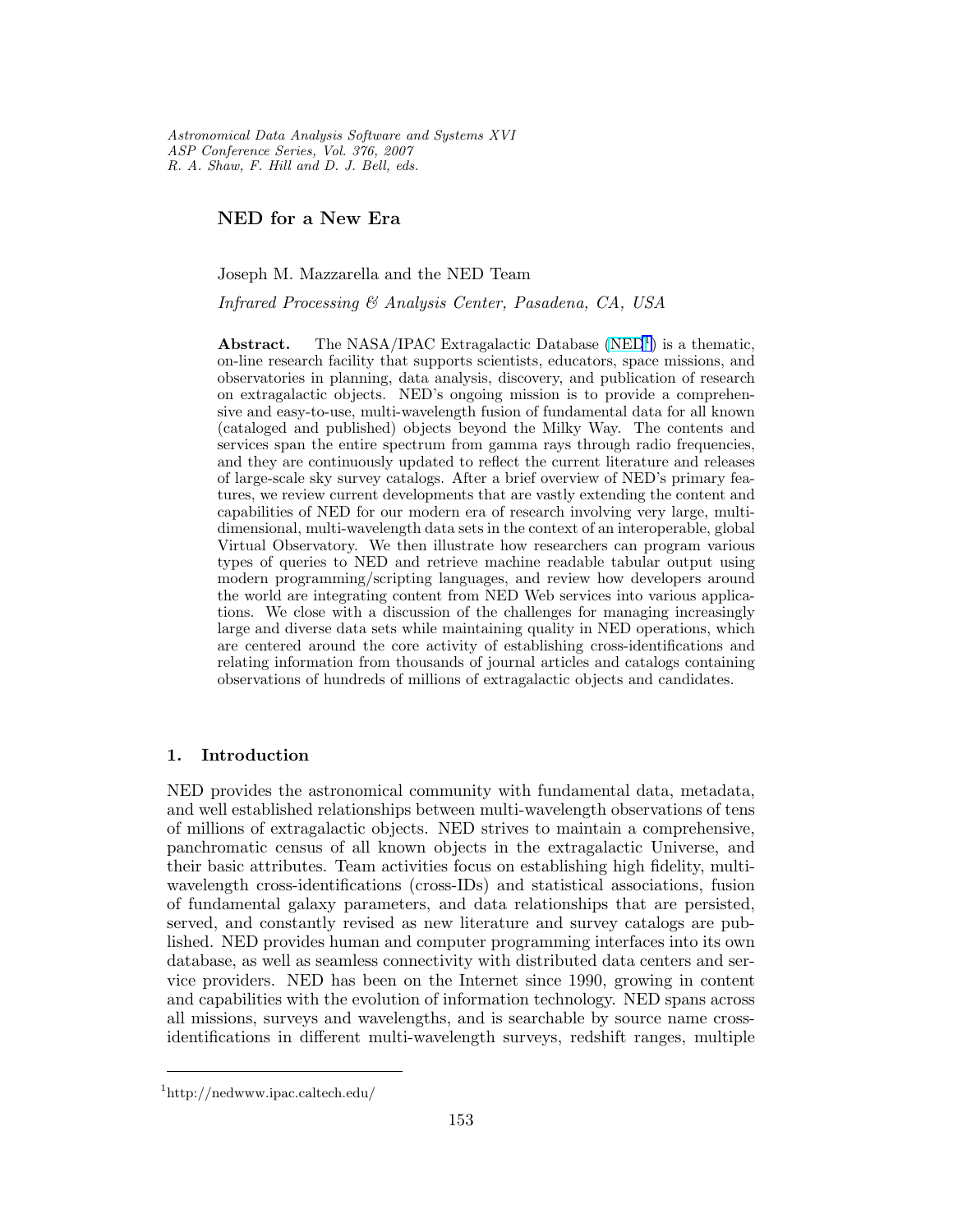object types (e.g., QSOs, galaxies, radio sources, X-ray sources), combinations of source parameters, and journal article author. Essential data include positions, redshifts, morphological and spectral types, sizes, photometry, images and spectra. Photometric data are stored in original units and converted to common flux density units to construct spectral energy distributions (SEDs) spanning gamma-ray through radio wavelengths. Measurements are stored with uncertainties when available, and the data are dynamically linked to the on-line, peer-reviewed literature.

NED has been on the Web since 1997. VT-100 (ASCII) and UNIX/X-Windows client-server interfaces were supported when NED appeared on the Internet in 1990; these were retired in 2004. A batch mode that supports query requests via email form submission has been in service since 1992 and remains heavily utilized. Since 1994, NED has also supported a *server mode* with a client C library that is used by remote data centers and observatory operations to resolve extragalactic object names into celestial coordinates, and to perform object searches. For reasons explained in Section 5.2, the C server mode is being superseded by VO compatible Web services.

Astronomers working on extragalactic research use NED in their research nearly every step of the way; this includes proposal planning, data collection at the observatory, data analysis and interpretation, publication, and archiving of images and spectra. As of 2006 October over 4800 journal articles have acknowledged NED as an important resource. Many astrophysics data centers and researchers access NED's services from client software. Educators use NED in their lesson plans, and students use NED as a resource for learning.

### 2. Major NED Activities

The NED work flow begins with identification of sky survey catalogs and journal articles containing data relevant to extragalactic objects and candidates. Digital data are reformatted for the cross-identification process and entry into NED; this is done using a combination of scripting/programming and spreadsheet/database macros; in some cases manual table editing is still most efficient. Cross-identification and association of millions of entries in catalogs and publications is performed using a combination of computer software that utilizes positional uncertainty ellipse information to compute likelihood measures, followed when necessary by human inspection to resolve complex cases that cannot be fully automated. The database contents and relationships are revised and augmented continuously to keep up with new survey data and knowledge appearing in the literature. Updates to the public database occur approximately every three months after periods of data entry, quality assurance, and testing. Other important activities are the design of new services, development and testing, maintenance of the database and user interface software, and providing user support.

The NED staff works in collaboration with many organizations and individuals. We have numerous collaborations with other NASA data centers (ADS, HEASARC, IRSA, STScI/MAST), the CDS (Strasbourg, France), journal editors, and authors. The number of objects studied in journal articles are provided to ADS to keep the links to NED current. NED staff participate in the IAU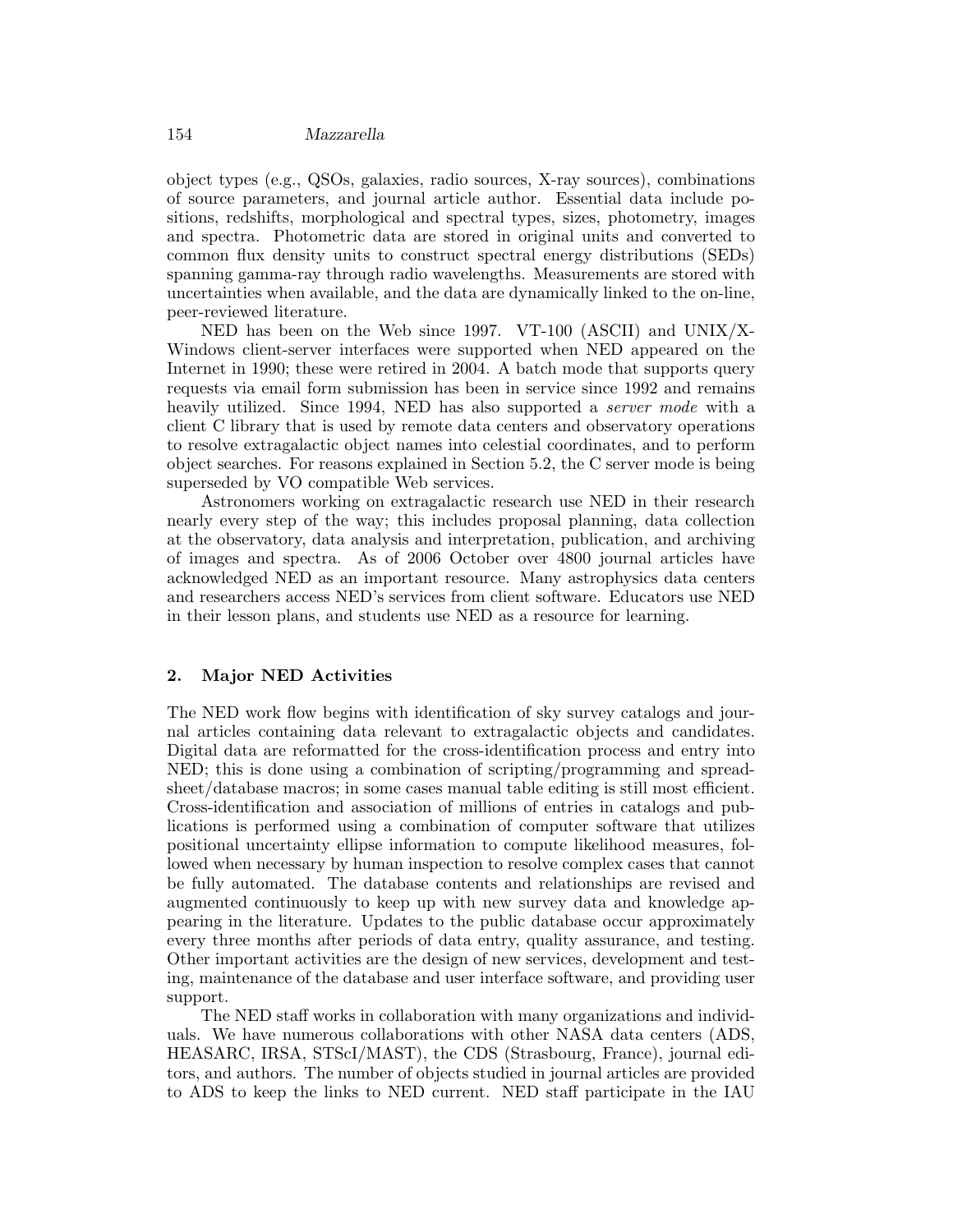Working Groups on Nomenclature, Data and Journals. The Working Group on Designations of IAU Commission 5 clarifies existing astronomical nomenclature and helps astronomers avoid problems when designating their sources; the current Chair is NED operations lead M. Schmitz. In collaboration with the AAS journal office and CDS (Schwarz 2005), we participate in a process to enable authors to more easily publish valid and unambiguous source names and coordinates. NED personnel collaborate in various NVO developments. The NED staff is also in contact with authors of journal articles almost daily to resolve discrepancies, clarify ambiguities, and correct errors. This is just a sampling of ongoing collaborations with our community of service providers and users.

#### 3. NED Services

### 3.1. Major Query Types and Data Services

Objects can be queried  $By Name$  (any alias) using the NED name interpreter, Near Name or Near Position (cone search), and By Refcode (reference). Advanced All-Sky (or, By Parameter) queries construct samples of objects using joint constraints on redshift, sky area, object types, survey names, cross-IDs, and flux density or magnitude. Available data include positions, redshifts, morphological and spectral classifications, photometry, distances, images, spectra, diameters, cross-IDs, associations, reference abstracts, and detailed notes. Uncertainties are included when available, and all information is cited and linked to the on-line literature via the Astrophysics Data System (ADS). References can be queried By Object Name, By Author Name, or via Text Search. Other tools include a Coordinate Calculator that performs conversions and precession and displays line-of-sight Galactic extinction estimates; a Velocity Calculator that converts between heliocentric, local-group, Galactic standard-of-rest, and 3K cosmic microwave background (CMB); and an XY-Offset to RA/DEC Converter. Users are shielded from the complexities of SQL by the NED software and interface.

#### 3.2. Sample Building: Joint Constraints with SQL Hidden

The NED All-Sky query service supports joint constraints on redshift, flux density (or magnitude), object types, survey membership (including multiple cross-IDs), and sky area. The query dynamically generates a source table containing the best available source positions and redshifts, and includes links to references, photometry, redshifts, cross-IDs, associations, and images. With this service, users are querying the entire master index of unique sources, including optional constraints on N-way cross-IDs. For many studies it is more efficient to cross-correlate new observations against the data fusion in NED as opposed to N separate cross-comparisons to N separate catalogs in their original published forms. For example, a 3-way cross-ID between sources in the GOODS, SMM and TMRK surveys can be quickly extracted: 26 objects meet these criteria. All known objects with a measured redshift greater than 4.0 can be extracted in seconds; as of 2006 December, 3896 objects meet this criterion. More working examples are documented in the Tutorial section of the All-sky user interface.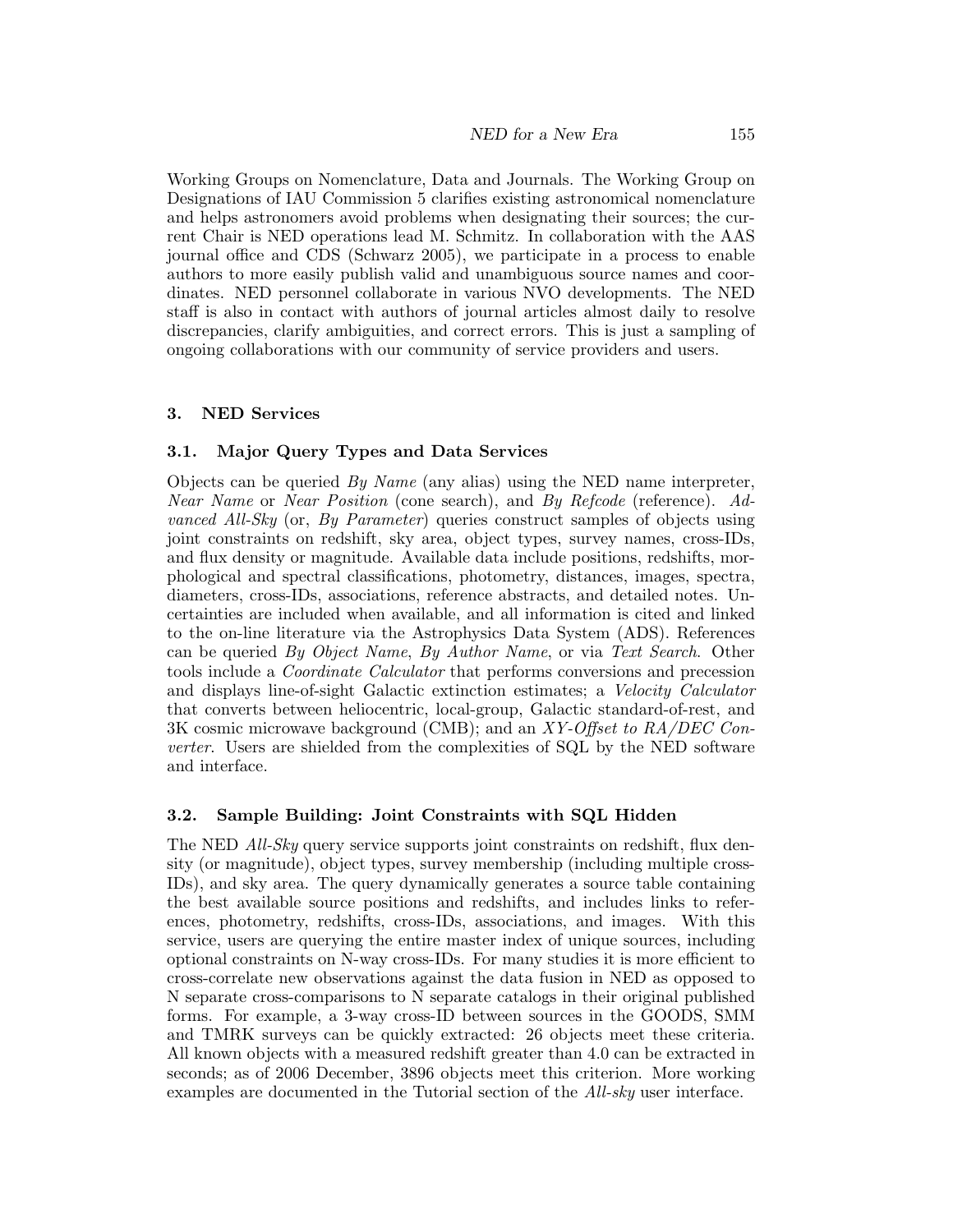# 3.3. SEDs

Several years ago NED pioneered the introduction of SEDs in astronomical Internet services. With over 25 million photometric measurements spanning 20 orders of magnitude in frequency (gamma rays through radio), NED serves the most extensive collection in the world. SEDs can be constructed only after the first, necessary step of establishing reliable cross-IDs among observations in different catalogs and journal publications; NED does this. The data are maintained in their original units and converted to standard units to enable SED construction. The data are fully referenced and include uncertainties where available. The SED plots are dynamically generated with configurable units, error bars, labels and zoom capabilities. Output formats include VOTable (XML) and simple ASCII tables. See Mazzarella, Madore, & Helou (2002) for a more detailed discussion.

# 3.4. Image Database

NED offers an extensive image database that is used widely and greatly facilitates multi-wavelength studies. Its primary goal is to provide a repository of images contributed by authors of journal articles; the journal papers themselves publish only images rendered as contours and gray-scale plots. These are highlevel data products generally unavailable in mission archives or elsewhere. The system also includes galaxy images from DSS, 2MASS and other large surveys. In addition to queries by object name and areal coverage using the Web interface, NED's image archive is accessible from applications such as the HST  $\rm APT<sup>2</sup>,$  $\rm APT<sup>2</sup>,$  $\rm APT<sup>2</sup>,$  Spitzer [SPOT](http://ssc.spitzer.caltech.edu/propkit/spot/)<sup>3</sup>, [OASIS](http://irsa.ipac.caltech.edu/applications/Oasis/)<sup>4</sup> and [Aladin](http://aladin.u-strasbg.fr/)<sup>5</sup>. The image database can also be queried via the VO-compatible Simple Image Access Protocol (SIAP).

# 3.5. LEVEL 5

LEVEL 5 is a [knowledgebase](http://nedwww.ipac.caltech.edu/level5/)<sup>6</sup> for extragalactic astronomy and cosmology. Contents include a glossary of terms, essays, research articles, and extensive reviews (where copyrights allow). Within each article, named extragalactic objects are cross-linked to directly query NED, and citations are hyper-linked to ADS. Re-cent additions are summarized in the [NED news](http://nedwww.ipac.caltech.edu/help/whats_new.html)<sup>7</sup>.

# 3.6. Connectivity

Fundamental data and relationships are stored directly in NED, but much more information is connected using pointers to remote archives. NED links major archive centers (e.g., HEASARC, MAST, IRSA, CDS, NRAO) and the literature (via ADS) in an easy-to-use fashion utilizing source names, survey/catalog

<sup>2</sup>http://www.stsci.edu/hst/proposing/apt/

<sup>3</sup>http://ssc.spitzer.caltech.edu/propkit/spot/

<sup>4</sup>http://irsa.ipac.caltech.edu/applications/Oasis/

 $5$ http://aladin.u-strasbg.fr/

<sup>6</sup>http://nedwww.ipac.caltech.edu/level5/

<sup>7</sup>http://nedwww.ipac.caltech.edu/help/whats new.html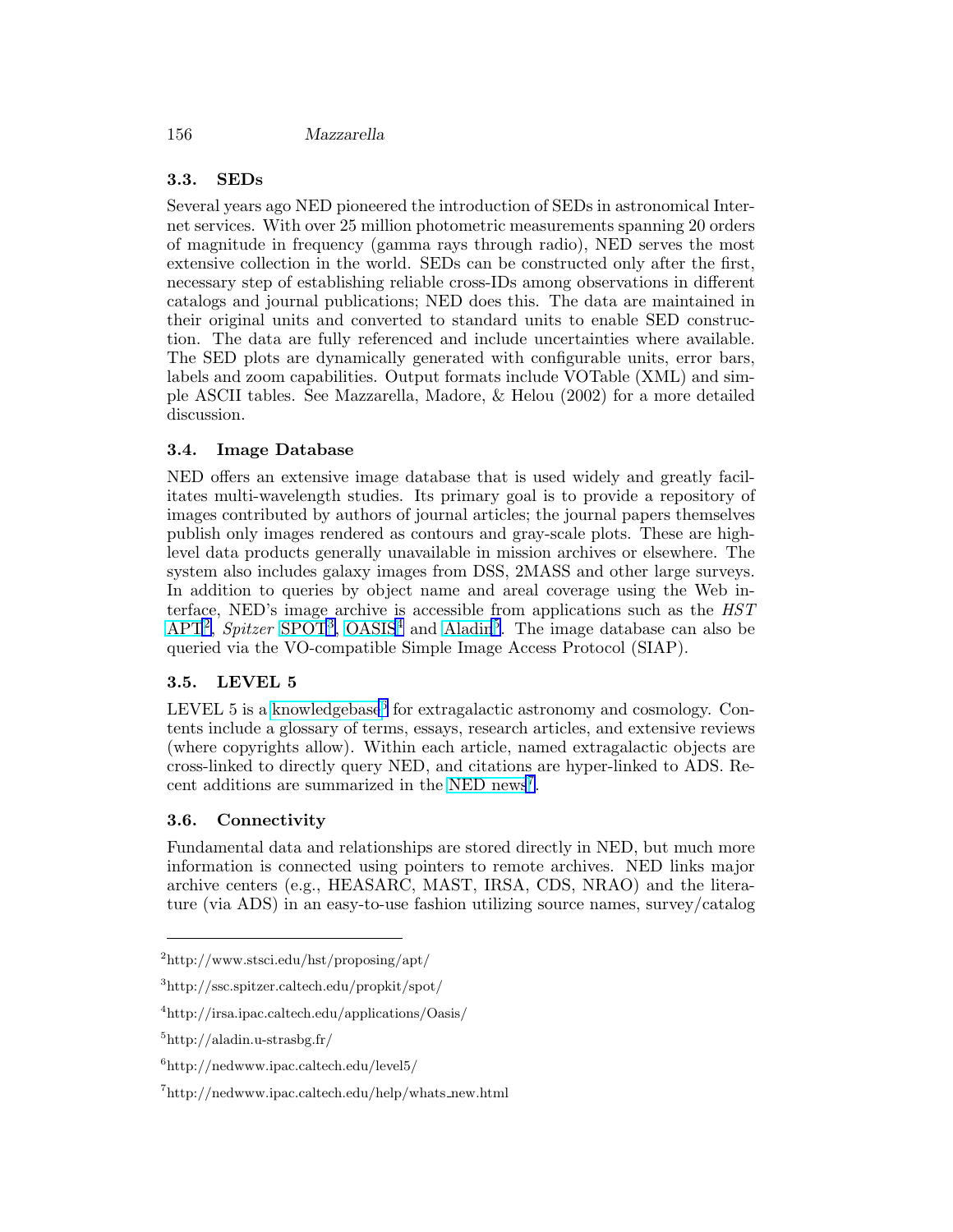NED for a New Era 157

cross-identifications, and sky positions as the glue between data sets. The External Archives and Services section of NED query result pages contains simple, one-click access to distributed images, catalog data, and observation log entries. The user can retrieve images, catalog data, or observation log entries from original catalog record entries in VizieR (CDS/France and mirrors); NVSS, FIRST catalog and image servers, VLA Observation Log from NRAO; Infrared mission archives at IRSA/IPAC (e.g., 2MASS,  $IRAS$ ); Visual and UV mission archives at STScI/MAST (e.g., HST, IUE, GALEX ); high energy mission archives at HEASARC (e.g., ASCA, CGRO, Einstein, Chandra). New services are added as they become available. Plans for the near future include more comprehensive links and VO compatibility; however, NED will continue to provide thematic, focused connectivity based primarily on extragalactic source cross-IDs. NED's seamless connectivity to globally distributed resources serves as a thematic Virtual Observatory portal. Distributed services are also highly connected to NED. Observatory control systems, various Internet sites and observation planning applications query NED for a variety of data, including positions, redshifts and basic data about galaxies, name-to-coordinate resolution, images, etc.

# 4. Database Contents

NED content highlights as of 2006 October are as follows (a scale factor showing growth since 2002 is listed in parentheses for reference): 9.4 million unique objects  $(2.5\times); 14.5$  million multi-wavelength catalog cross-IDs  $(3\times); 25.2$  million photometric measurements spanning gamma rays through radio frequencies  $(7\times)$ ; 3.6 million detailed size measurements with uncertainties (there were none in 2002); 3.5 million object pointers to 63,000 journal articles  $(2\times)$ ; 1.2 million redshifts  $(7\times)$ ; 2.3 million FITS images, maps and links with previews  $(18\times)$ ; 65,000 detailed notes from catalogs and journal articles  $(1.4\times)$ ; and  $41,000$  journal article abstracts  $(2\times)$ . A current contents summary is always available on the NED home page, supplemented by information in the news page.

# 5. Recent Developments

#### 5.1. VO-Compatible Services

As of 2006 January, all major NED Web services offer an output mode that provides results in VOTable XML document trees. The services can be accessed directly at the NED Web interface, or by using the NVO Registry and harvesting methodologies (Green et al. 2003). The VO-compatible services include queries to the NED image archive via Simple Image Access Protocol (SIAP), object searches using the Cone Search protocol, and 16 specialized Web services providing fundamental data and multi-wavelength relationships that can be filtered using various constraints. The meaning of the various query filters can be easily determined from the corresponding input form and help files on the NED server, or by using the ReferenceURL from the NVO Registry search result. For example, a VOTable containing the SED for the galaxy 3C 279 can be queried via http://nedwww.ipac.caltech.edu/cgi-bin/nph-datasearch? objname=3c279&of=xml main with corresponding documentation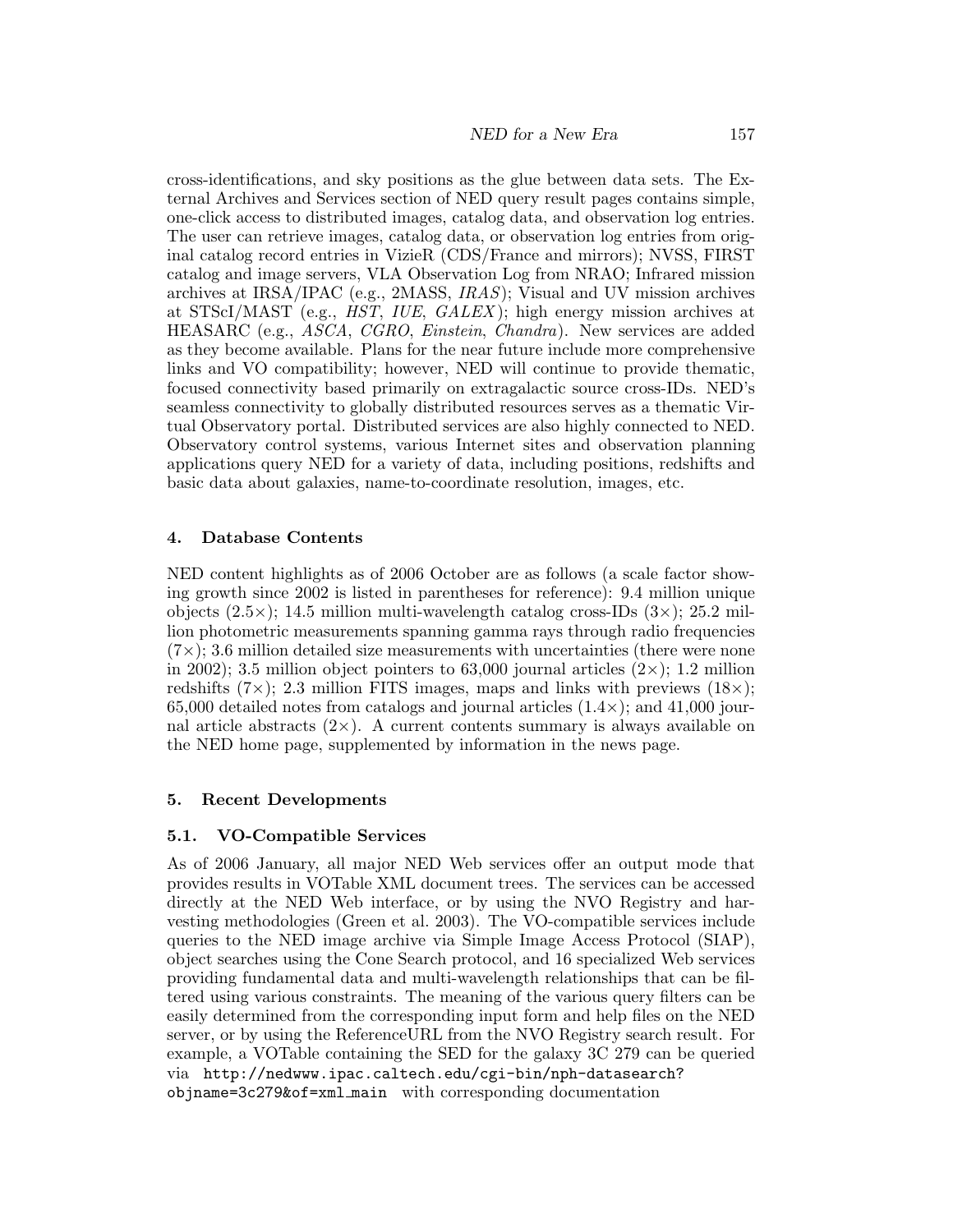<http://nedwww.ipac.caltech.edu/forms/photo.html> (input), and [http://nedwww.ipac.caltech.edu/help/phoresult](http://nedwww.ipac.caltech.edu/help/phoresult_help.html) help.html (output). Pevunova et al. (2005, Figure 3) illustrated the process of running the above photometry query and displaying the resulting SED using VOPlot. The available data span 17 orders of magnitude in frequency coverage, from 38 MHz (radio) to  $1.48 \times 10^{24}$  Hz (*EGRET* 4–10 GeV gamma rays). For a second example, one can run a  $By$  Parameter (all-sky) query with various filters and view the positions of the qualifying sources using VOPlot. VOTable is also used to provide standardization of the spectra provided to NED in various ASCII and FITS formats by authors of journal articles; this allows the spectra to be visualized, analyzed, and combined using the Specview Java applet (Busko 2000). Section

# 5.2. Updating Connectivity to NED from Client Programs

5.6 presents further discussion about NED's new spectral database.

NED web services use the HTTP GET protocol whenever possible, with query filters encoded as URL name–value pairs. This allows users to embed queries to NED easily in web pages, simplifies automated connections from nearly any modern programming or scripting language, and enables access via simple utilities such as curl or wget for users with limited programming abilities.

Numerous web services, observation tools and computer programs developed by astronomers around the world use the legacy NED server mode (on port 10011) for direct connectivity to NED. This NED service has been supported for over a decade. But for the following reasons we encourage people developing new client applications, or maintaining old ones, to utilize the new NED VO Web services. The legacy C client-server mode for access to NED is quite limited in the queries supported and in the supplied data; also, it is no longer being enhanced. Client access via Web VO services provides access to nearly all NED services and content, minimizes problems with local firewalls (since connections are via port 80), access is available from any computer language that can access HTTP URLs (and is not restricted to the C language), and any XML/VOTable parser can be deployed (rather than handling a custom data structure). There are a number of recent developments in this area. The Spitzer Planning Observations Tool (SPOT, and its derivatives iSPOT and HSPOT) developed at the Spitzer Science Center and IPAC are being upgraded to utilize the NED Web VO services. The NVO data discovery and browsing tool [DataScope](http://heasarc.gsfc.nasa.gov/vo/)<sup>8</sup> connects to a number of NED VO services (via the Registry). Source name-to-coordinate look-up (name resolution) is a key component under the hood of the main [NVO site](http://www.us-vo.org/)<sup>9</sup> and in other emerging VO portals; these are successfully using NED's modern Web services rather than the legacy C server.

### 5.3. Extragalactic Distances: NED-1D

In 2006 June NED released an extensive compilation of extragalactic distance measurements named NED- $1D^{10}$ . The primary goal is to provide rapid and effi-

<sup>8</sup>http://heasarc.gsfc.nasa.gov/vo/

 $^{9}$ http://www.us-vo.org/

<sup>10</sup>http://nedwww.ipac.caltech.edu/level5/NED1D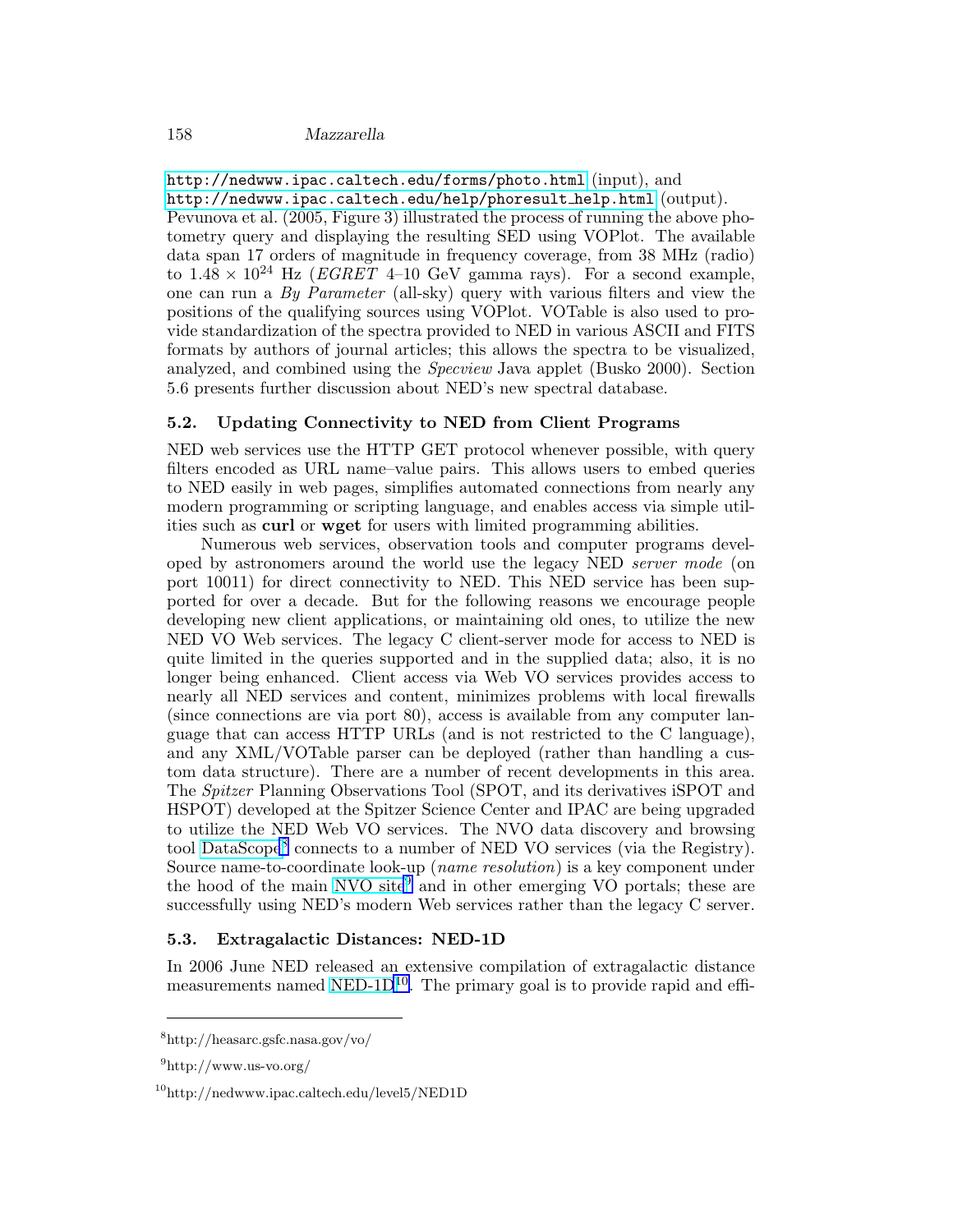cient access to a comprehensive and easy-to-use ensemble of published distance measurements tightly linked to the literature and NED. Version 1.1 contains 3,065 contemporary distance measurements to 1,073 galaxies with recessional velocities less than 0.125c, as published between 1990 and 2006. The distance methods covered include: (1) Cepheid periodicity-luminosity relation, (2) tip of the Red Giant Branch (i.e., I-band luminosity function cut-off), (3) planetary nebula luminosity function, (4) globular cluster luminosity function, (5) surface brightness fluctuations  $(I$ -band),  $(6)$  supernovae of type Ia,  $(7)$  brightest star luminosities, (8) "look-alike" galaxies, (9) Tully-Fisher relation, (10) fundamental plane, and 25 less common methods. Integration of galaxy distances from NED-1D into NED object queries will appear in a future upgrade.

### 5.4. Corrected Velocities, Distances & Cosmological Quantities

One of the most frequently requested enhancements to NED is now available: corrected velocities (redshifts) and distances derived from the Hubble flow and a standard cosmological model. Heliocentric redshifts are corrected for Galactocentric GSR (RC3), Local Group (Karachentsev & Makarov 1996), 3K CMB (COBE FIRAS: Fixsen et al. 1996), Virgo SC in-fall (Mould et al. 2000), and Virgo SC, Great Attractor, Shapley attractor model in-fall (Mould et al. 2000). In addition, cosmological corrections are offered with documented computations. The results are included in the output for any object with an available redshift, for example after a By Name or Near Name (cone) search. Insertion of these derived quantities into tabular output for galaxy samples is in development. There are also plans to allow users to over-ride the default cosmological parameters.

# 5.5. Literature Data Content & Topical Keyword Filters

Over the years, NED users have asked for a way to filter the rapidly growing literature, based on data content and specific extragalactic topics. NED contains substantial information about the data content of journal articles. Thus, using semi-automated methods, this information is being used to assign keywords in these categories: Classifications, Diameters, Components, Images, Photometry, Kinematics, Object Notes, Positions, and Spectroscopy (redshift). This information often cannot be extracted from titles and abstracts alone, but requires knowledge of the content of tables, figures, etc. The computer science literature contains debates on the merits of free-text search versus use of a "controlled vocabulary" (keywords) assigned by analysis of a knowledge domain. The latter often results in more precise results due to normalization of terms. For example, "starburst" = "H II" (context: nuclear spectrum), or "ultraviolet" = "UV". NED is now assigning and displaying Data Content Keywords (for all papers) and Topical Keywords (currently only for pre-2000 papers via  $ARIBIB<sup>11</sup>$  $ARIBIB<sup>11</sup>$ ). Both keyword sets are displayed and utilized in new (optional) filters on literature searches based on object names or author names.

<sup>11</sup>http://www.ari.uni-heidelberg.de/aribib/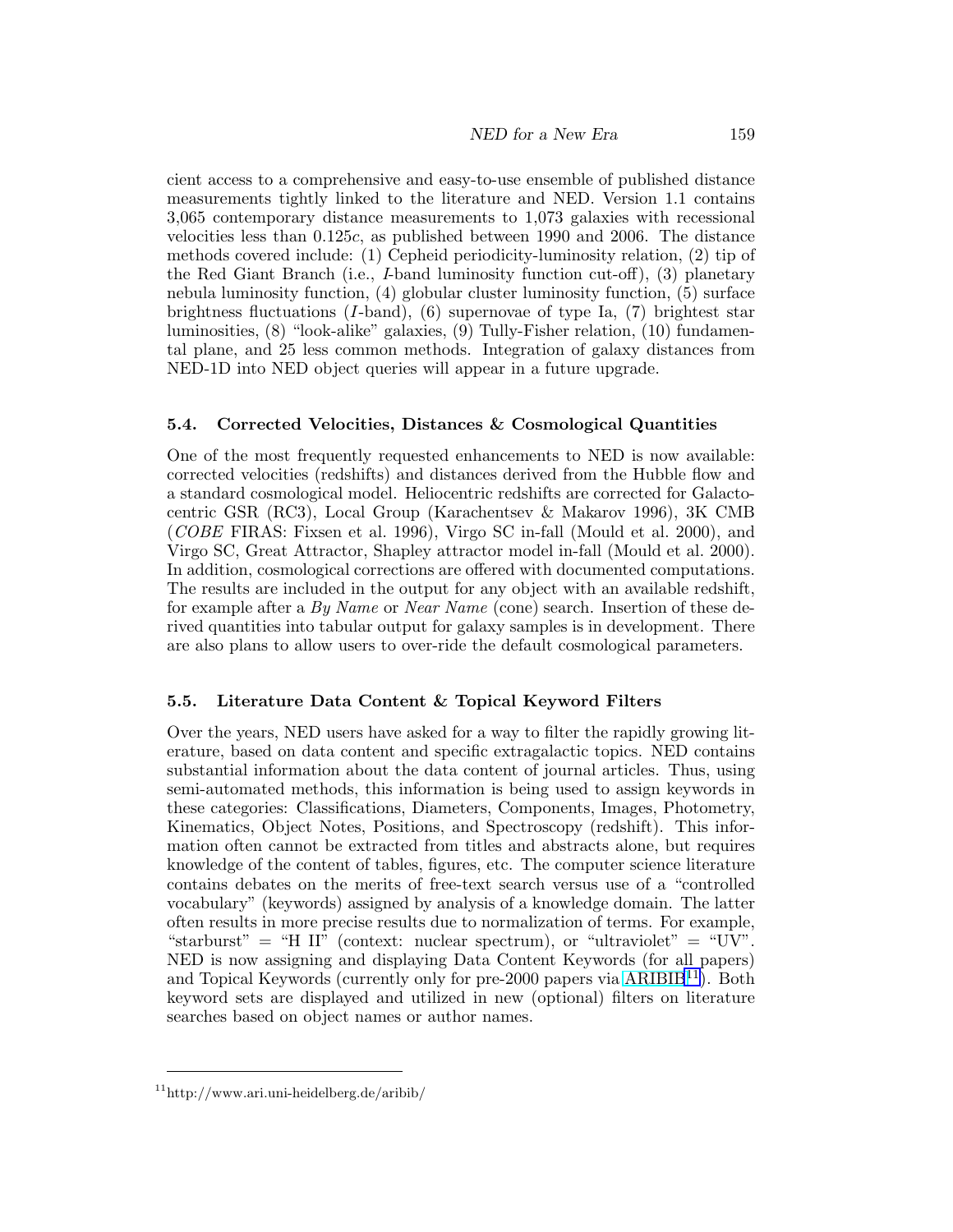### 5.6. Spectral Database

In 2007 January NED will release a new spectral database. This service provides: (1) a unique repository for spectra previously published only via rendered plots in journal articles, patterning after the success of NED's image archive; (2) preview plots; (3) preservation of the original data format provided by authors and archive curators; (4) standardized (MKS) units and a uniform VO-compatible data format; (5) ASCII and VOTable download options; (6) a query service to locate spectra by object name, journal article (*refcode*), passband, line filters, and combinations thereof; (7) quick-look visualization and analysis capability; (8) interoperability with VO. VOTable is used to standardize the data structure and physical units of spectra provided in various FITS and ASCII formats. This also facilitates comparison, fusion and analysis of spectra via VO-compatible applets such as Specview and VOPlot.

### 6. Challenges for Quality Assurance

### 6.1. Quality vs. Quantity: Can We Have It All?

Automated tools for the production of "pipeline" source extractions (e.g., SExtractor) are used extensively in modern astronomy. However, shredding the galaxy images into bits that often do not correspond to real, physical subcomponents of the galaxies is a major complication for any attempt to fully automate source cross-IDs. There are still significant systematic offsets in astrometry among sky surveys, although this problem is diminishing. Incremental data releases for large sky surveys is another modern fact of life. Improved processing often leads to small but significant revisions in positions, which changes the source IDs (position-based names) and thus affects cross-IDs. For example, there are some SDSS objects in NED published with four different identifiers. Revisions in flux calibration and astrometry produce multiple instances that are not independent observations, which complicates the data fusion process, confounds the resulting SEDs, and produces other complexities in the database. Often data providers do not perform band-merging or merge the same objects in overlapping fields; they publish "sub-catalogs" extracted from different images. Therefore, others (NED, individual researchers) are left to figure out the cross-IDs and either remove or annotate duplications.

#### 6.2. The Need for Peer-Reviewed Data

The literature remains a key source of unique and ground-breaking data. However, data appearing in journal articles are not refereed to the same degree as the science results and the text. Often published URLs to data sets no longer exist, or the data are poorly formatted, contain major errors, or have insufficient metadata for understanding the contents. Other practical issues are that some astronomers move frequently, lose interest in datasets after publication, and often cannot afford to repair failed computers. Therefore, while the concept of astronomers self-publishing data sets is technologically feasible, this is likely to lead to a chaotic and unstable VO. This underscores the continued importance of dedicated teams of people operating data centers and thematic portals, curating data and persisting relationships as part of a robust and long-lived VO.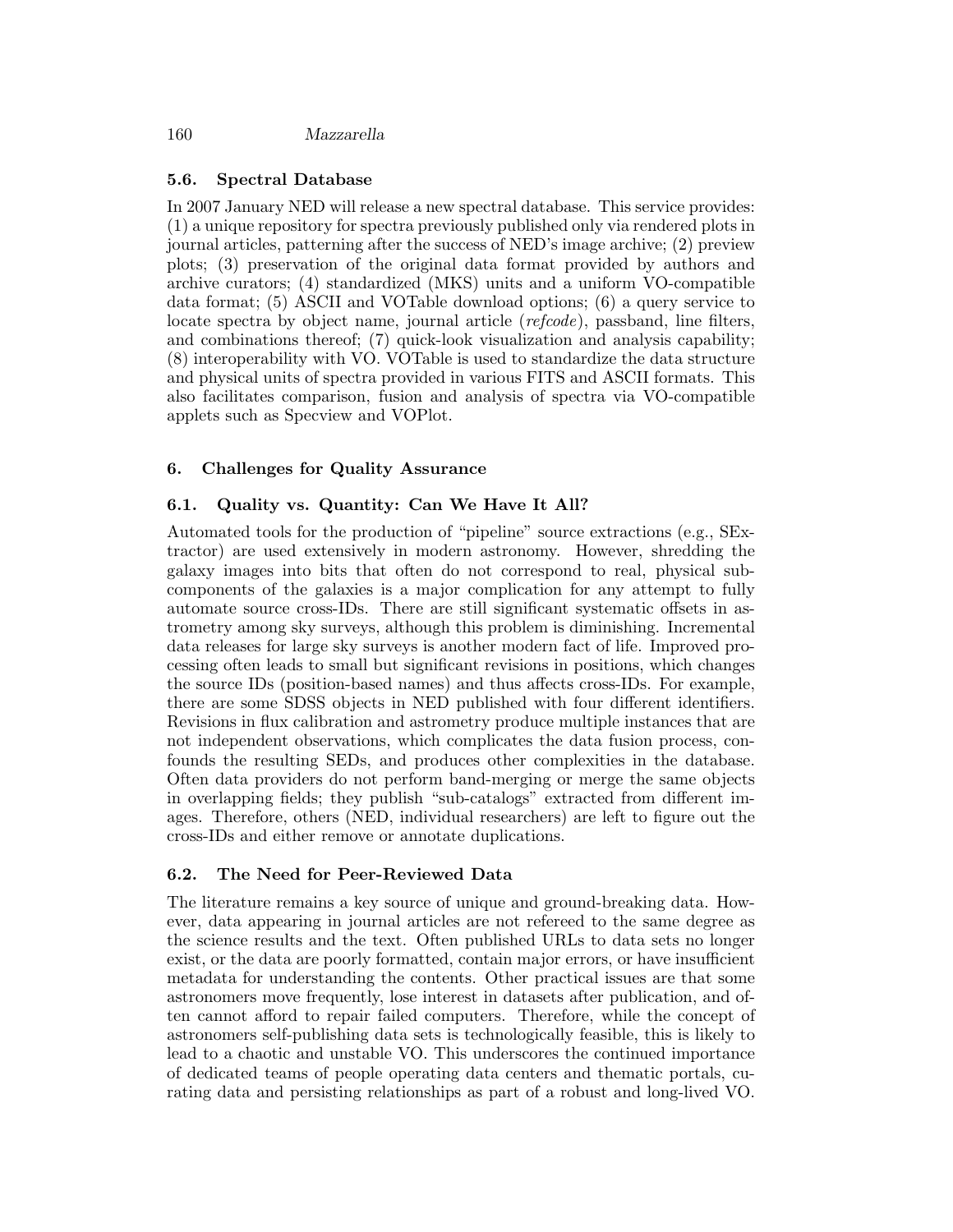A related problem is that standard nomenclature and unambiguous coordinates for objects are encouraged but not enforced by editors and referees, leaving NED with a lot of clean-up work. The NED team has participated in steps to rectify this problem in collaboration with the U.S. journals (Schwarz 2005); the largest challenge is achieving active and consistent participation from authors.

#### 6.3. High Fidelity Cross-IDs are Non-Trivial

Surveys with different telescopes and wavelengths vary in fundamental ways, including sensitivity, angular resolution, and calibration uncertainties (astrometry and flux). For example, a galaxy pair resolved at  $2 \mu m$  may be unresolved at  $24 \mu m$ . Astrophysics makes sources look different as a function of wavelength; for example, in dusty starburst galaxies, centroids in the IR often do not match those in the UV. In addition, objects reside in a hierarchical Universe: galaxies contain components (AGNs, supernovae, star clusters, HII regions, etc.); galaxies occur in pairs, group and clusters; and clusters string together in superclusters separated by vast voids. Often statistical associations are needed because confident cross-IDs are not always possible with available information. While completely automated and real-time cross-IDs among distributed data sets has a role in the VO, we must also acknowledge the importance of a careful, high-fidelity approach that takes into account position uncertainties, spatial resolution (beam size) differences, object sizes, group memberships, SEDs, differing source densities at different wavelengths and flux limits (confusion), and eventually provisions to include prior knowledge (using Bayesian statistics). Refinements need to be established as new knowledge becomes available, and the extensive science expertise and archive work involved needs to be persisted and served as the foundation for reliable cross-IDs with the next generation of observations. Extensive automation, augmented by human expertise where programmable procedures reach their limit, is one of NED's primary strengths.

#### 7. Summary

NED's content, services, and interoperability are evolving rapidly. The storage, servers, and request management system is scaling up to support large-scale queries and statistical astronomy involving hundreds of millions of galaxies. Numerous VO-compatible NED services used in concert with other components of the emerging VO empowers astronomers with extensive tools to automate queries and analyze multi-wavelength data. Three new services will appear in 2007 January: (1) data for galaxies include dynamically computed velocities (redshifts) corrected for local flow motions, distances and scales based on the Hubble flow, as well as cosmological distances and look-back times; (2) a new spectral database with unique content, query capabilities, quick-look visualization and VO compatibility; (3) keyword filtering of journal articles based on data content as determined by NED, and topical keywords based on a vocabulary relevant to extragalactic astrophysics as established by ARIBIB. Finally, we reviewed limitations to automation and discussed the importance of a blend of computer automation and human expertise to maintain quality assurance in federated data, and to provide user support. In this era of escalating growth in